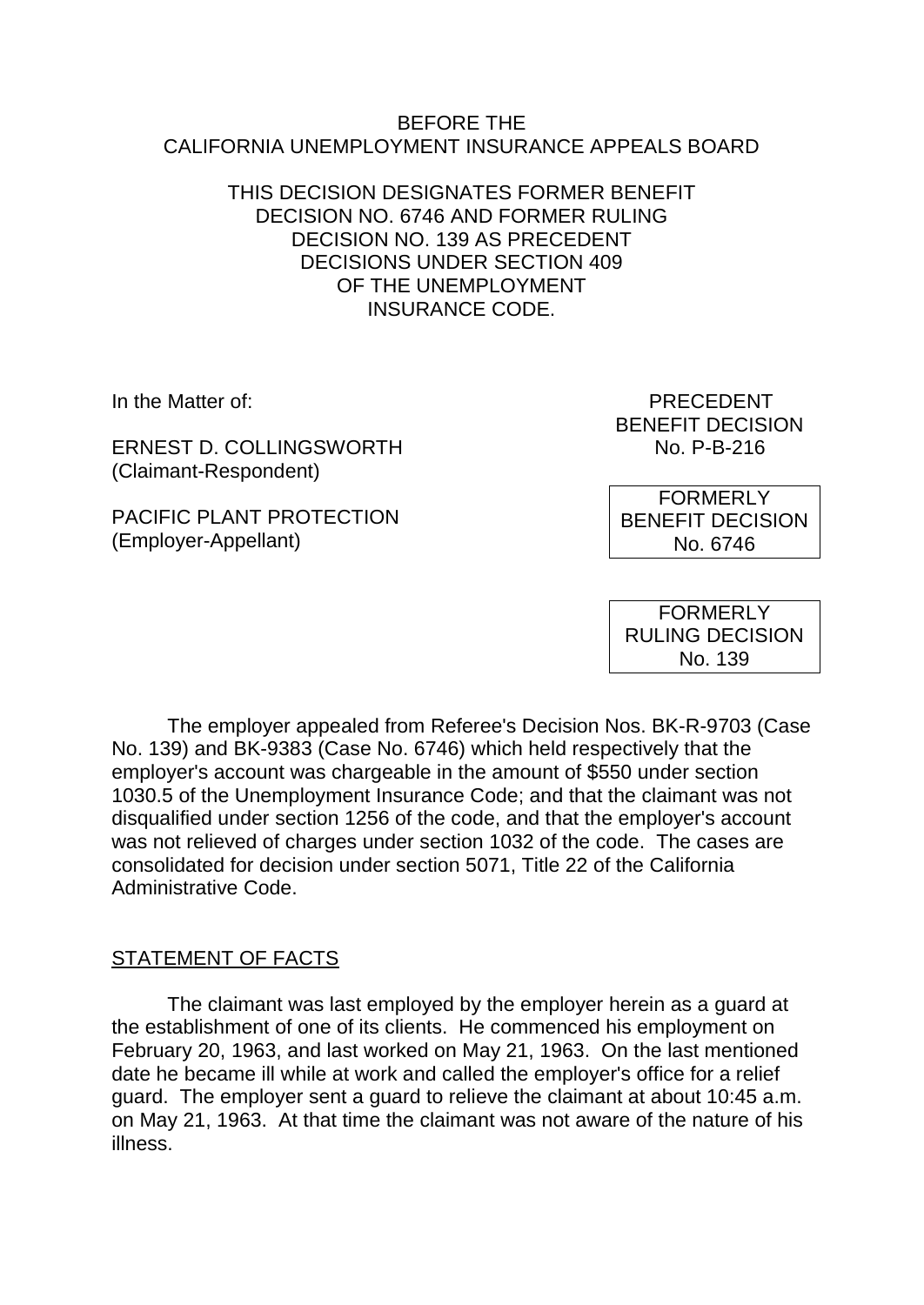The claimant was unable to make an appointment with his doctor until May 22, 1963. He was then hospitalized for tests and it was determined that he had suffered a heart attack. He filed a claim for disability benefits. In response to a request for information by the disability division of the department, the employer stated that the claimant had left his work on May 21, 1963 because of illness.

The claimant was able to perform his work on October 17, 1963 and went to the employer's establishment to give notice that he was ready to return to work. He was told that he had been replaced but that he would be re-employed when an opening occurred. The claimant then filed a claim for unemployment insurance benefits effective October 20, 1963. His weekly benefit amount was determined to be \$55. The claimant indicated on his claim form that he had left his work because "Had a heart attack at work." A copy of the claim form was mailed to the employer which duly responded thereon:

"This man walked off the job. Upon checking we found his old boss had called him back to work. We never knew he was sick and he never called us."

The employer also indicated on the form that the claimant had last worked on May 31, 1963.

In view of the conflict between the claimant's statement and that of the employer, the department conducted an investigation. A departmental representative was informed on November 5, 1963 by two officials of the employer that the claimant had walked off the job without notifying them. One of these officials stated that he had called the claimant's wife and that she had informed him that the claimant had returned to a former employer. Later, this same official reported to the department that he had talked to another official who informed him that the claimant had been relieved from duty because of illness on May 21, 1963; that he had promised to return to work on May 25, 1963 and had not done so. The employer's official gave this as the reason for stating that the claimant had walked off the job without notifying them.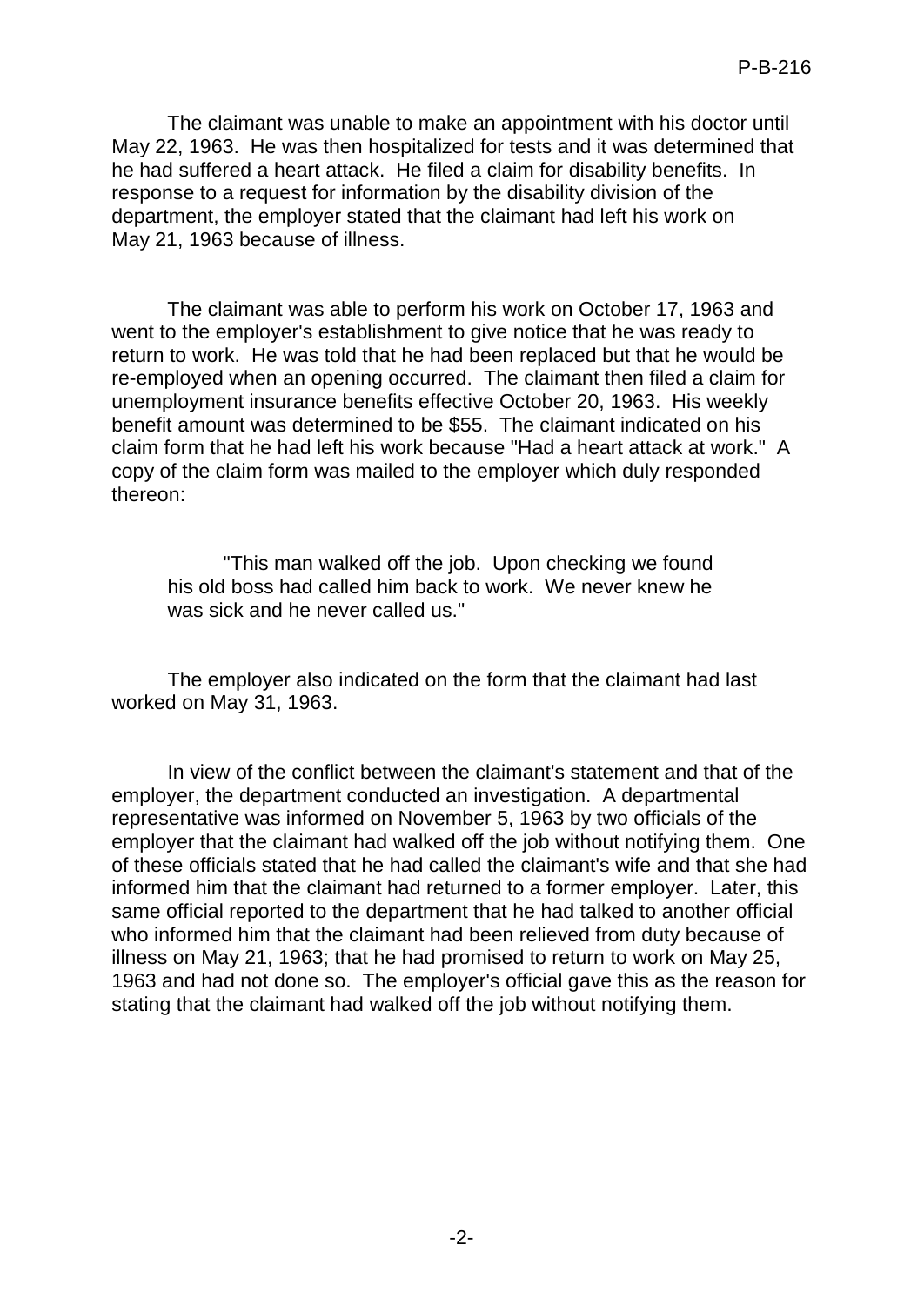At the hearing herein, it developed that the claimant had not had a telephone in his home since March 1963. An official of the employer testified that he had visited the claimant at his home on May 22, 1963; that the claimant and his wife were dressed; and that the claimant had stated he was feeling better and would return to work on May 25, 1963. This official, who was a supervisor of the claimant, had assumed that the claimant had reported to work on May 25, 1963. He learned, however, on May 29, 1963, that the claimant had not. Witnesses for the employer testified that the claimant had not called in after May 21, 1963, to report his continued illness.

The claimant and his wife testified that his supervisor had visited their home only once; that this occurred no earlier than the first part of June 1963; that the claimant had informed the supervisor that he had suffered a heart attack; and that he could not estimate when he would be able to return to work. The claimant testified that he had called the employer's office to report his continued illness before the visit by the supervisor; he estimated that this call occurred on May 29, 1963. The claimant's wife corroborated the claimant's testimony. She further testified that the supervisor' s visit occurred early in the morning and that she was still in her nightclothes.

The claimant could not identify the supervisor with whom he allegedly talked on May 29, 1963. However, the employer's practice was to rotate its personnel so that no one particular person would be receiving calls regularly.

The employer contends that it did not wilfully make a false statement or wilfully fail to report a material fact. It further contends that:

". . . material aspects of a claimants' (sic) testimony being corroborated by a claimants (sic) spouse should not be a factor in the determination of a ruling."

Additionally, the employer contends that the claimant's employment was terminated because he failed to perform his duties on May 25, 27, 28 and 29, 1963 after informing his supervisor that he was feeling alright and would be on the job on May 25, 1963 unless he advised to the contrary.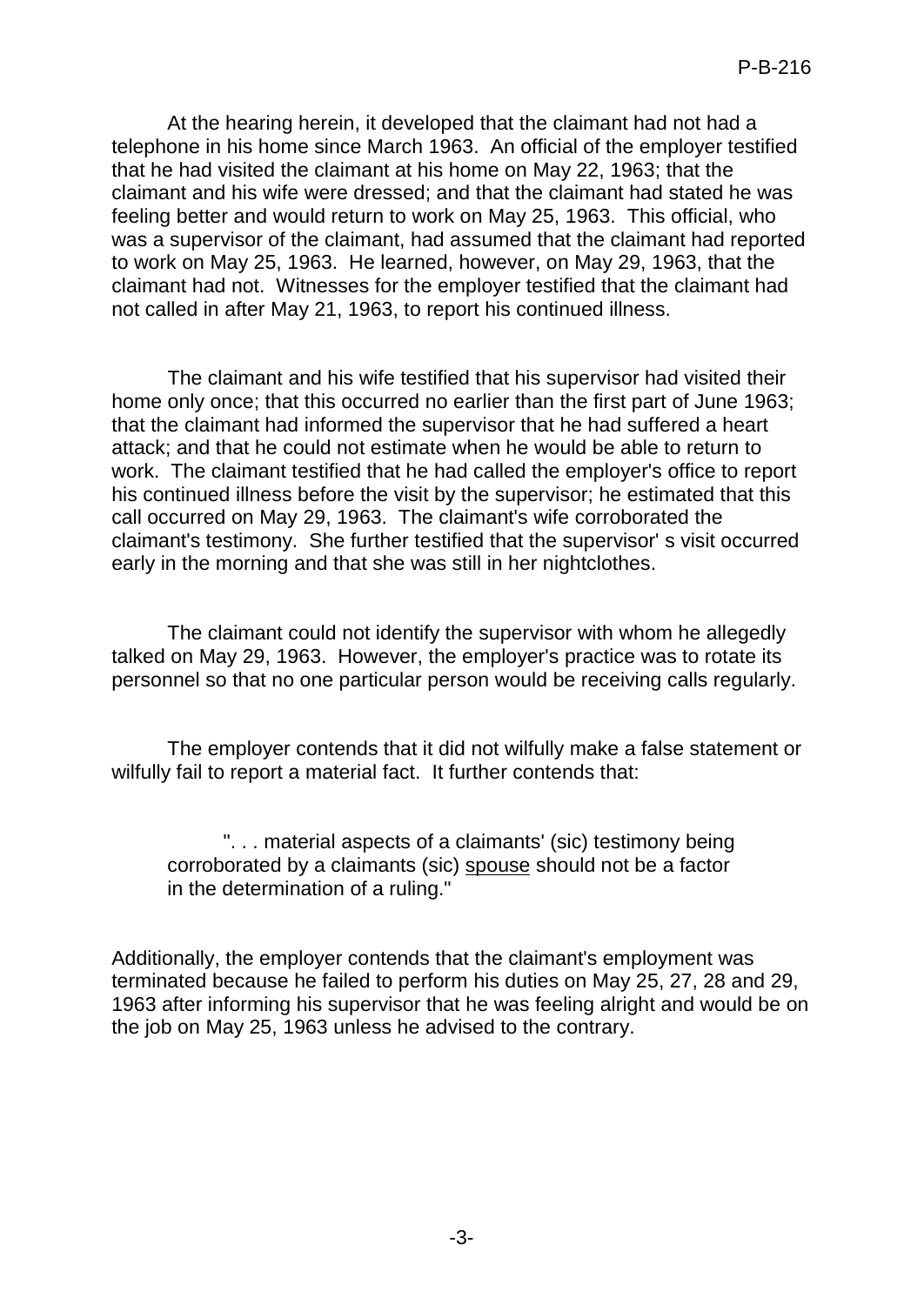### REASONS FOR DECISION

Section 1256 of the Unemployment Insurance Code provides for the disqualification of a claimant who has voluntarily left his most recent work without good cause or who has been discharged for misconduct connected with such work. Section 1032 of the code provides that the employer's account maybe relieved of charges under such circumstances.

The employer's statement on the claim form is to the effect that the claimant voluntarily left his work on May 31, 1963. Later, the employer contended that the claimant was discharged because of unreported absence from his work commencing May 25, 1963. We must, therefore, first determine whether we are concerned with a voluntary leaving of work or a discharge. When the claimant left his work, he did so with permission because of illness. When he recovered, he reported back to the employer ready to work. At that time he was told that he had been replaced. It is apparent, therefore, that the claimant did not intend to terminate the employment relationship but that this was accomplished by the employer. Accordingly, we hold that the claimant was discharged (Benefit Decision No. 6469).

The next issue for our consideration is whether the discharge was for misconduct within the meaning of section 1256 of the code. But before proceeding with this, we should consider the employer's contention concerning the testimony given by the claimant's wife. There is nothing in the Unemployment Insurance Code which forbids a wife to testify for her husband, either with respect to a determination of eligibility or a ruling. Section 1881(1) of the Code of Civil Procedure (repealed - now partially incorporated in Evidence Code 970-973) provides that a wife cannot be examined for or against her husband without his consent. But in this case the claimant consented, in fact requested, that his wife testify for him. It is only necessary that her testimony be weighed with all of the other evidence of record. It is apparent that the referee, who had the opportunity to observe the witnesses, assigned greater weight to the testimony in behalf of the claimant. In our opinion, the referee' a findings are not against the weight of the evidence (Benefit Decision No. 5479). We therefore conclude that the claimant was absent from his work because of illness; that he properly notified the employer of his absence; that the claimant's supervisor did not visit the claimant until some time after May 31, 1963; and that the employer discharged the claimant for reasons other than misconduct within the meaning of sections 1030 and 1256 of the code.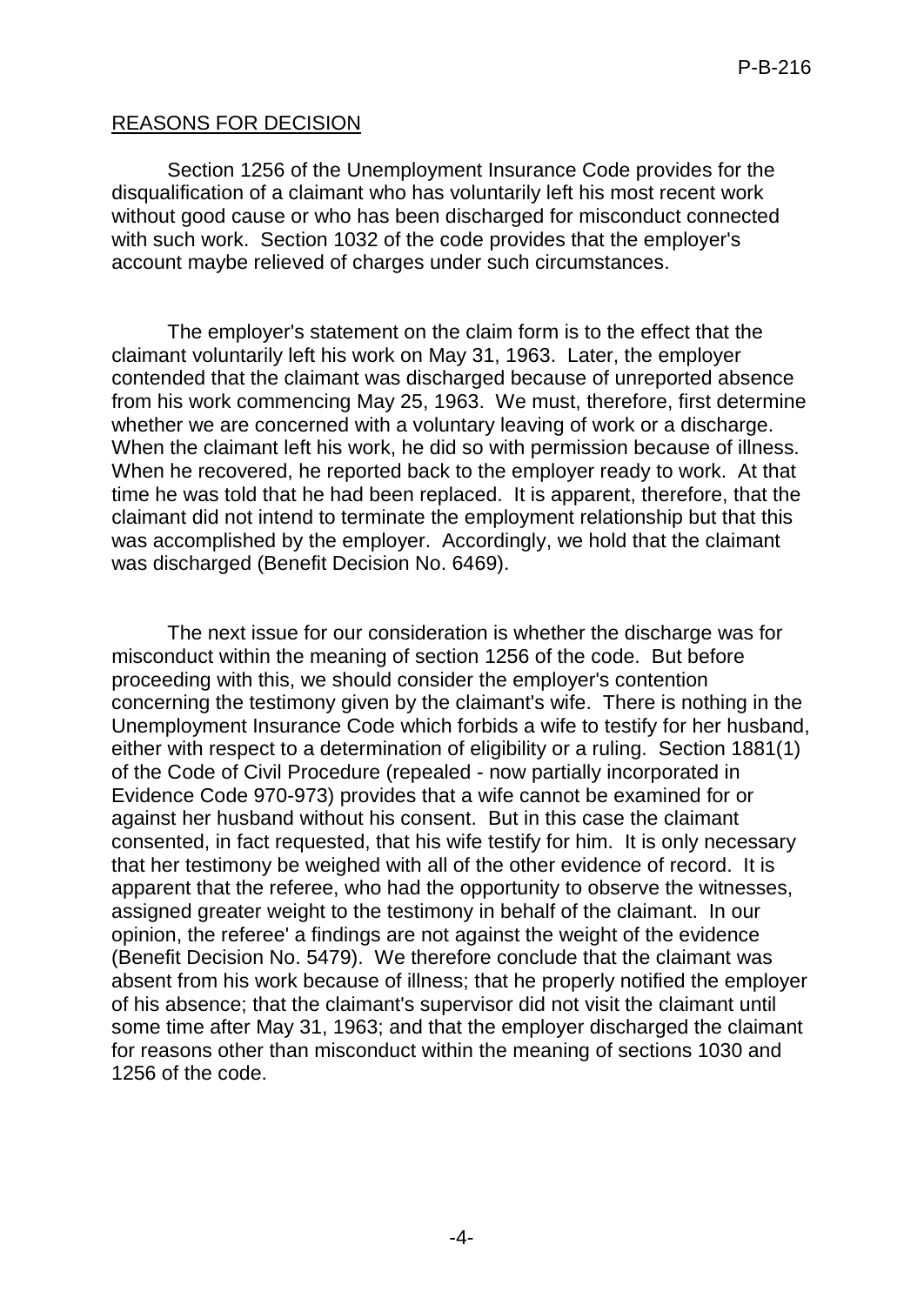Section 1030.5 of the code provides:

"1030.5. If the director finds that any employer or any employee, officer, or agent of any employer, in submitting facts pursuant to Section 1030 or 3701, wilfully makes a false statement or representation or wilfully fails to report a material fact concerning the termination of a claimant's employment, the director shall make a determination thereon charging the employer's reserve account not less than 2 nor more than 10 times the weekly benefit amount of such claimant. The director shall give notice to the employer of a determination under this section. Appeals may be taken from said determinations in the same manner as appeals from determinations on benefit claims."

Section 1257 of the code provides in pertinent part:

"1257. An individual is also disqualified for unemployment compensation benefits if:

"(a) He wilfully made a false statement or representation or wilfully failed to report a material fact to obtain any unemployment compensation benefits under this division."

We have not until now been called upon to interpret the provisions of section 1030.5 of the code. But, upon consideration, we are of the opinion that the words, ". . . wilfully makes a false statement or representation or wilfully fails to report a material fact . . ." in section 1030.5 require the same interpretation as the same words in section 1257(a) of the code.

". . . Where words and phrases employed in a new statute have been construed by courts as having been used in a particular sense in a former statute on the same subject or one analogous to it, they are presumed, in the absence of a clearly expressed intention to the contrary, to have been used in the same sense in the new statute." (Dalton v. Leland, 22 C.A. 481, 135 P. 54; 45 Cal. Jur. 2d 616)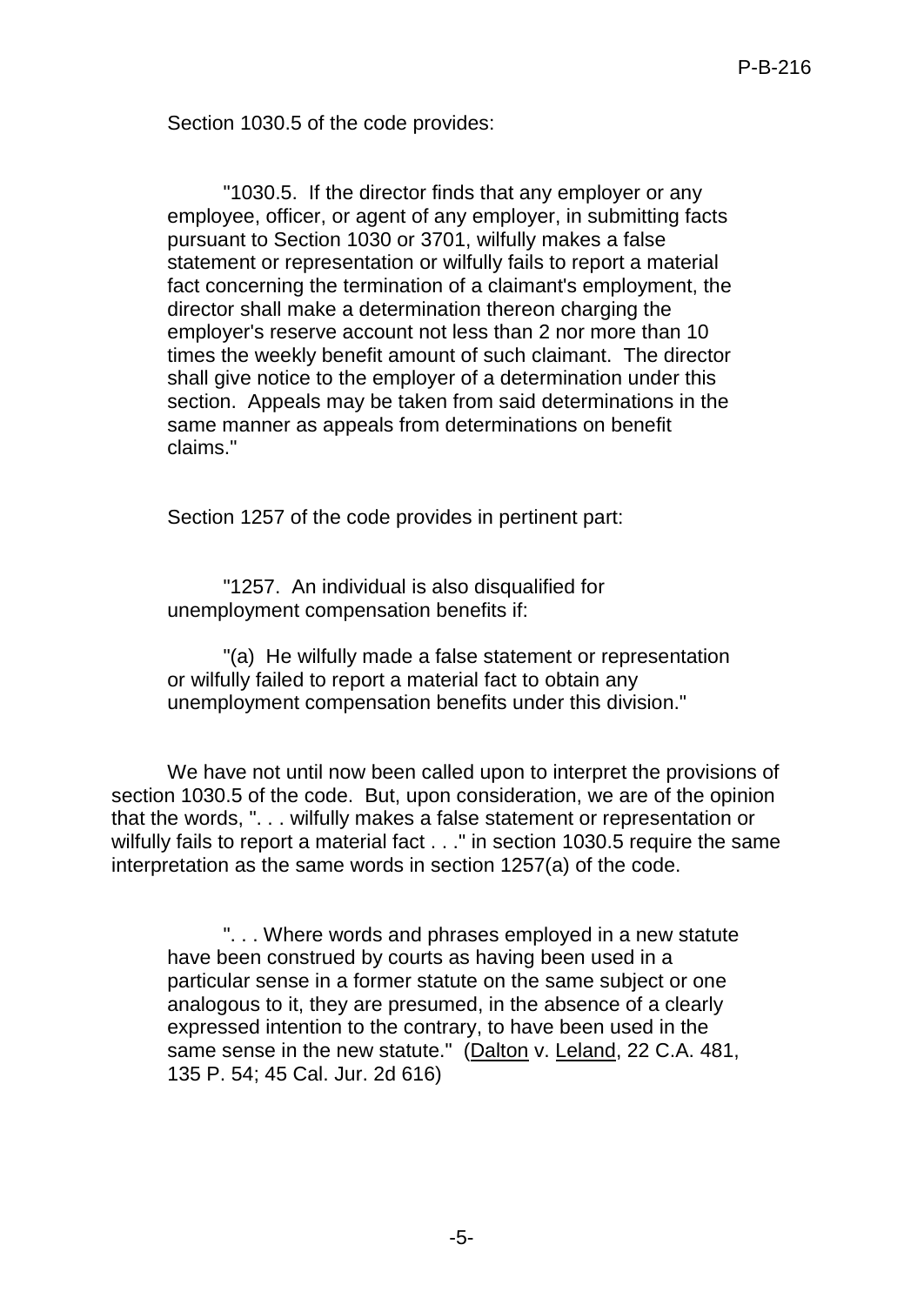The legislature was, of course, aware of the language used in code section 1257(a) when it added section 1030.5 to the code. It must be presumed that the legislature was also aware of the court decisions interpreting the word "wilful" and our numerous decisions interpreting the language in code section 1257(a) which has been in effect for many years. If the legislature had desired a different interpretation of section 1030.5, it could readily have accomplished this by using other language to express its intent.

In Benefit Decision No. 5730 we considered the situation in which a claimant had performed services for a law firm serving summonses and complaints. During a 19-week period he had completed 13 services. To accomplish this, he worked a varying number of hours per week; in one instance he worked over 50 hours to complete a service. He did not report his work or earnings to the department when claiming benefits for two reasons: (1) He knew that he was entitled to earn \$3 per week without affecting his benefit amount (this was true in 1949 and 1950); (2) he did not think it was necessary to report his work and earnings as he felt it would only confuse everything.

In determining that the claimant was subject to disqualification, we adopted the following definition of the term "wilful":

" 'To do a thing with deliberation is to do it after consideration and reflection, and if after indulging in this mental process, the act is done as a result thereof, it is wilful.' (People v. Sheldon (1886), 68 Cal. 434, 9 Pac. 457.

" 'To do a thing wilfully is to do it knowingly.' People v. Calvert (1928), 93 Cal. App. 568, 269 Pac. 969.

" 'Conscious; knowing; done with stubborn purpose but not with malice.' Helme v. Great Western Milling Co., 43 Cal. App. 316, 185 Pac. 510, 512."

We also stated: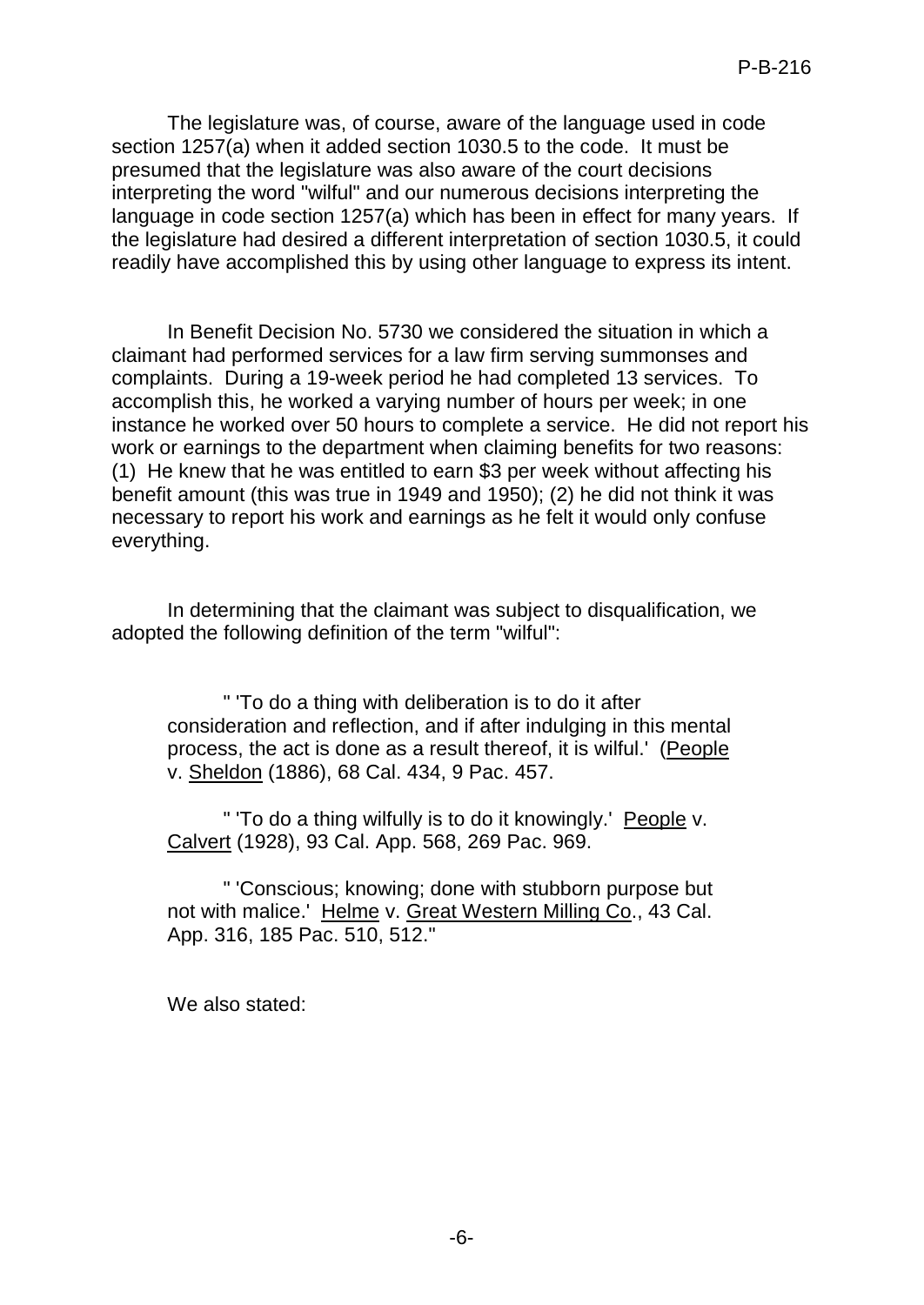"In the instant case, the claimant' s failure to report the aforementioned facts was his belief that it would only 'confuse everything.' Under the aforementioned definitions we can reach no other conclusion but that the claimant's failure to disclose these facts was wilful. As to the materiality of the information which the claimant withheld, it is our opinion that the application of the disqualifying provisions of Section 58(a)(3) of the Act (now section 1257(a) of the code) is not dependent upon whether the information withheld would have necessarily resulted in ineligibility or disqualification for benefits under other appropriate sections of the Act. It is sufficient if the claimant believed, or should have known, that the facts withheld would raise a question as to his entitlement to benefits, and clearly the claimant in the instant case entertained such a belief. The claimant's failure to report these facts to the Department, prevented the Department from properly performing its statutory obligation of determining the claimant's eligibility for benefits and constituted a wilful withholding of material facts to obtain benefits...."

In Benefit Decision No. 6490, the claimant, a fisherman, had difficulty in expressing himself and in understanding the English language. He was under the impression that he was entitled to benefits if he did not catch any fish. Therefore, he did not inform the department that he had been fishing when he claimed benefits for a week in which he had caught no fish. We held that he was subject to disqualification under section 1257(a) of the code on the ground that he had wilfully withheld material facts from the department.

We have held that a claimant is not subject to disqualification under section 1257(a) of the code where he fails to reveal complete information because of a simple error (Benefit Decisions Nos. 5904 and 6387). However, where a claimant, who was unable to read or write, entrusted a friend to complete a claim form and the fact that he had received vacation pay was not revealed, we held that he was subject to disqualification under section 1257(a) of the code (Benefit Decision No. 6507).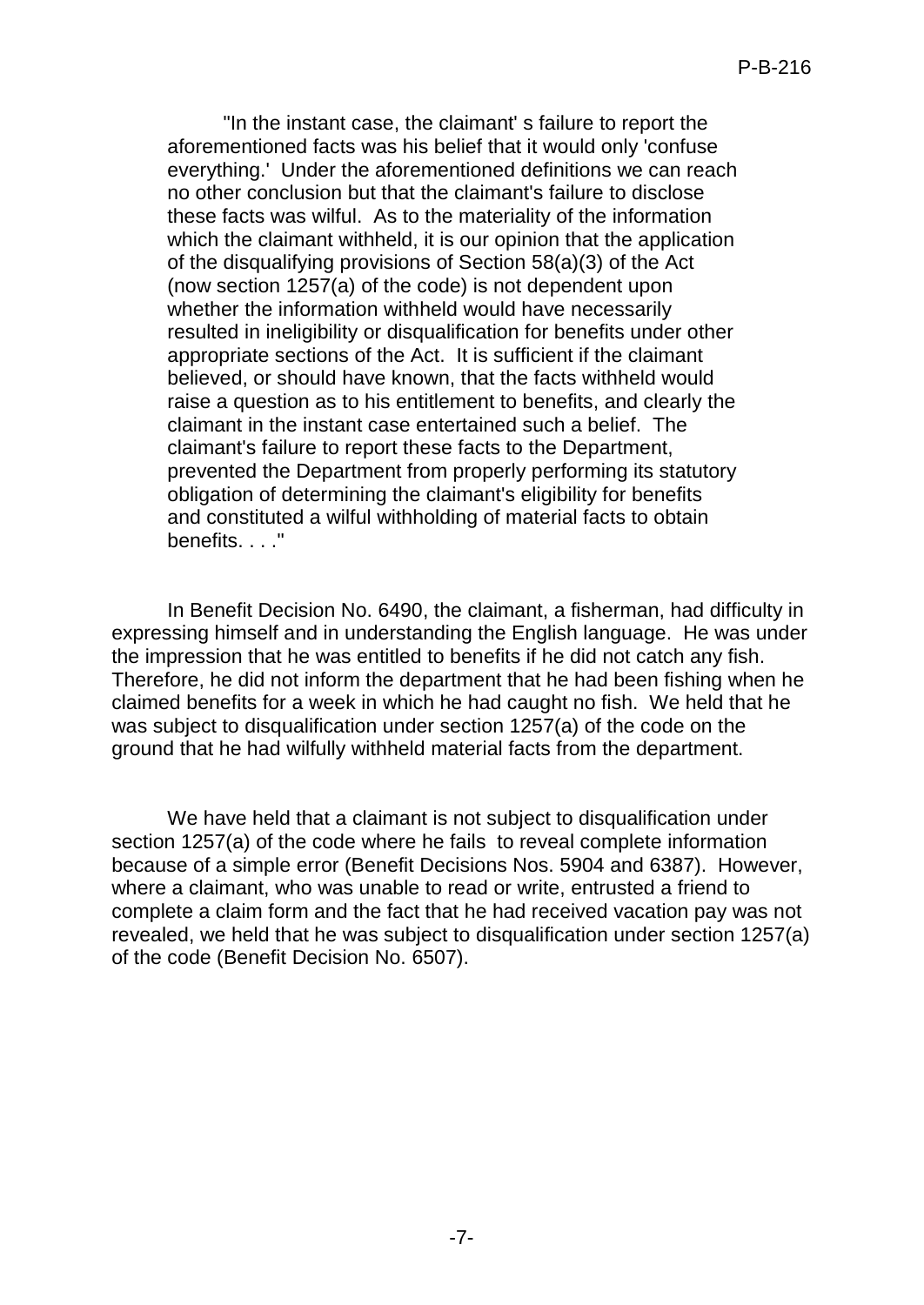We are convinced by the record in the present case that the employer's failure to submit complete and correct information to the department was not the result of simple mistake or negligence. The employer knew that the claimant had left work on May 21, 1963 because of illness but did not reveal this to the department in its initial statement nor was this information elicited from the employer until the department had conducted an extensive investigation. The employer contended that the claimant had been discharged but merely stated initially that the claimant had walked off the job. The employer knew that the claimant had been ill but stated on the claim form, "We never knew he was sick and he never called us." (Emphasis added) All of the circumstances surrounding the termination of the claimant's employment were material to a determination of the claimant's eligibility for benefits and to a ruling under code sections 1030 and 1032; and the employer was obligated to inform the department of them. It was the department's duty to determine the claimant's eligibility for benefits and to issue a ruling after consideration of all of the facts, and it was not within the province of the employer to decide which facts were controlling.

Although the material information may have been withheld and the false statements may have been made because of lack of co-ordination between various officials and employees of the employer, this was the responsibility of the employer. The claimant had reported his illness to employees who had been given the responsibility of receiving such reports. The department, in its investigation, had dealt with responsible employees of the employer. Under section 1030.5 specifically, and under the law of agency generally, the employer was bound by the acts or omissions of these employees (Benefit Decision No. 6507).

We are not concerned with the question whether the employer intended to defraud the claimant by inducing the department to deny benefits or to defraud the benefit fund by attempting to avoid charges to its account. Section 1030.5 of the code does not mention "intent" and any charges imposed under such section need not rest upon the intent of the employer to defraud or seek a position to its advantage.

In view of the above, we conclude that the employer's account shall be charged in the amount of \$550 under section 1030.5 of the code.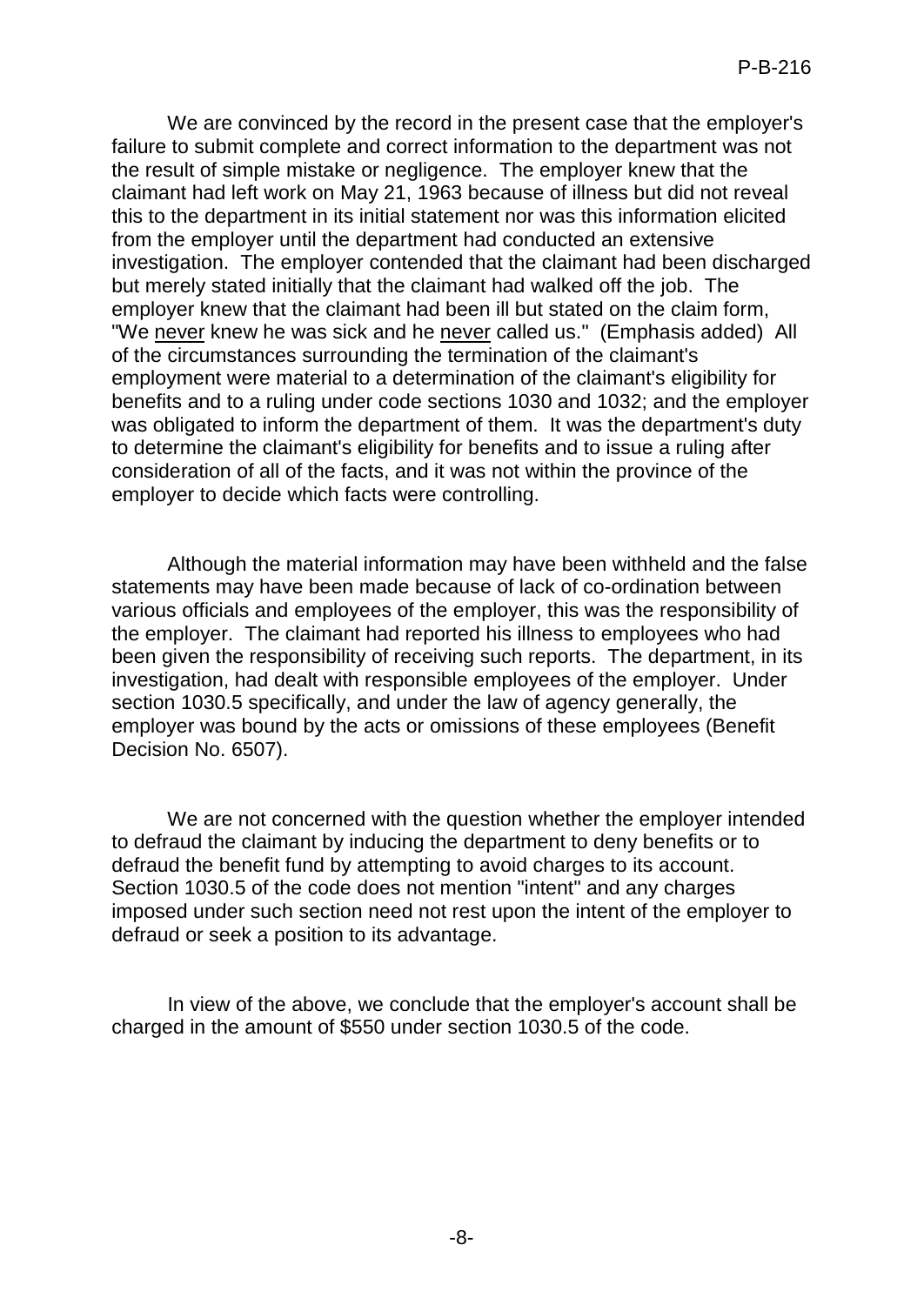### **DECISION**

The decision of the referee is affirmed. Benefits are payable if the claimant was otherwise eligible and the employer's account is not relieved of charges under section 1032 of the code (Case No. 6746). The employer's account is charged with \$550 under section 1030.5 of the code (Case No. 139).

Sacramento, California, February 5, 1976.

## CALIFORNIA UNEMPLOYMENT INSURANCE APPEALS BOARD

DON BLEWETT, Chairperson

MARILYN H. GRACE

CARL A. BRITSCHGI

RICHARD H. MARRIOTT

DISSENTING - Written Opinion Attached

HARRY K. GRAFE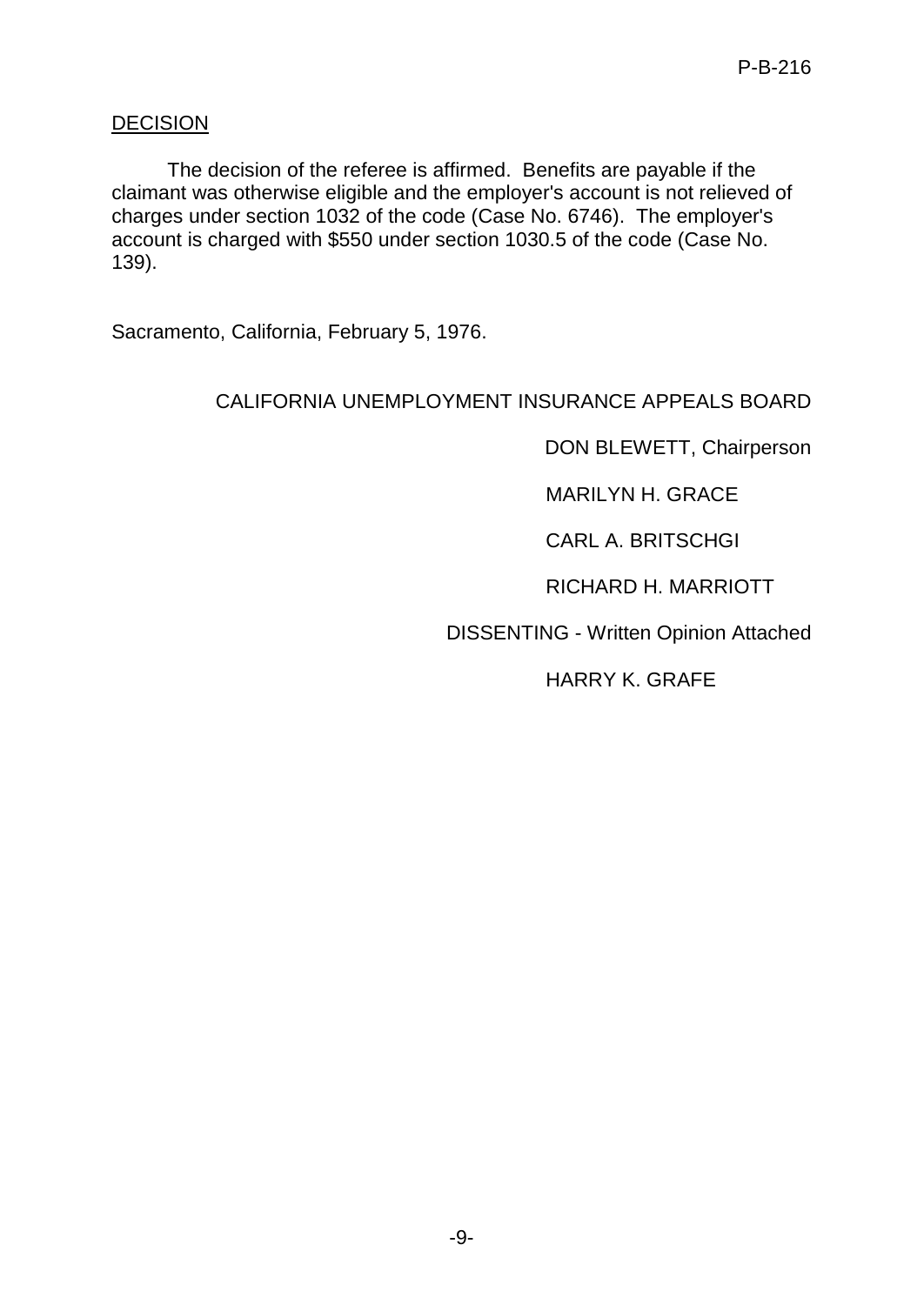### DISSENTING OPINION

#### I dissent.

This case discusses a rule of evidence which is no longer a part of California law; interprets as a matter of first impression section 1030.5 of the Unemployment Insurance Code, which has been the subject of a Precedent Decision since 1968 without the hint of any necessity for further precedential interpretation; and, sets forth a new composite definition of "wilful" which differs from that set forth in Appeals Board Decision No. P-B-72, although the latter has served well since 1970 without any clamor for change or modification.

The third paragraph of the Reasons for Decision discusses the spousal privilege formerly contained in section 1881(1) of the Code of Civil Procedure. Section 1881(1) was repealed when the California Evidence Code was adopted (Ch. 299, Stats. 1965, operative January 1, 1967). The privilege not to testify against a spouse, formerly contained in said section, was transferred to sections 970-973 of the Evidence Code. But the privilege of a spouse not to testify for the other spouse, as is discussed in the majority opinion, was expressly abolished by the California Law Revision Commission in its drafting of the code and by the Legislature in its enactment of the new law. As the official Law Revision Commission Comment points out, there simply was no need for the privilege:

"If a case can be imagined in which a party would wish to avail himself of this privilege, he could achieve the same result by simply not calling his spouse to the stand."

By selecting the instant case as a Precedent, my colleagues thus give new life to a provision of law that was wiped off the books a decade ago as being unneeded.